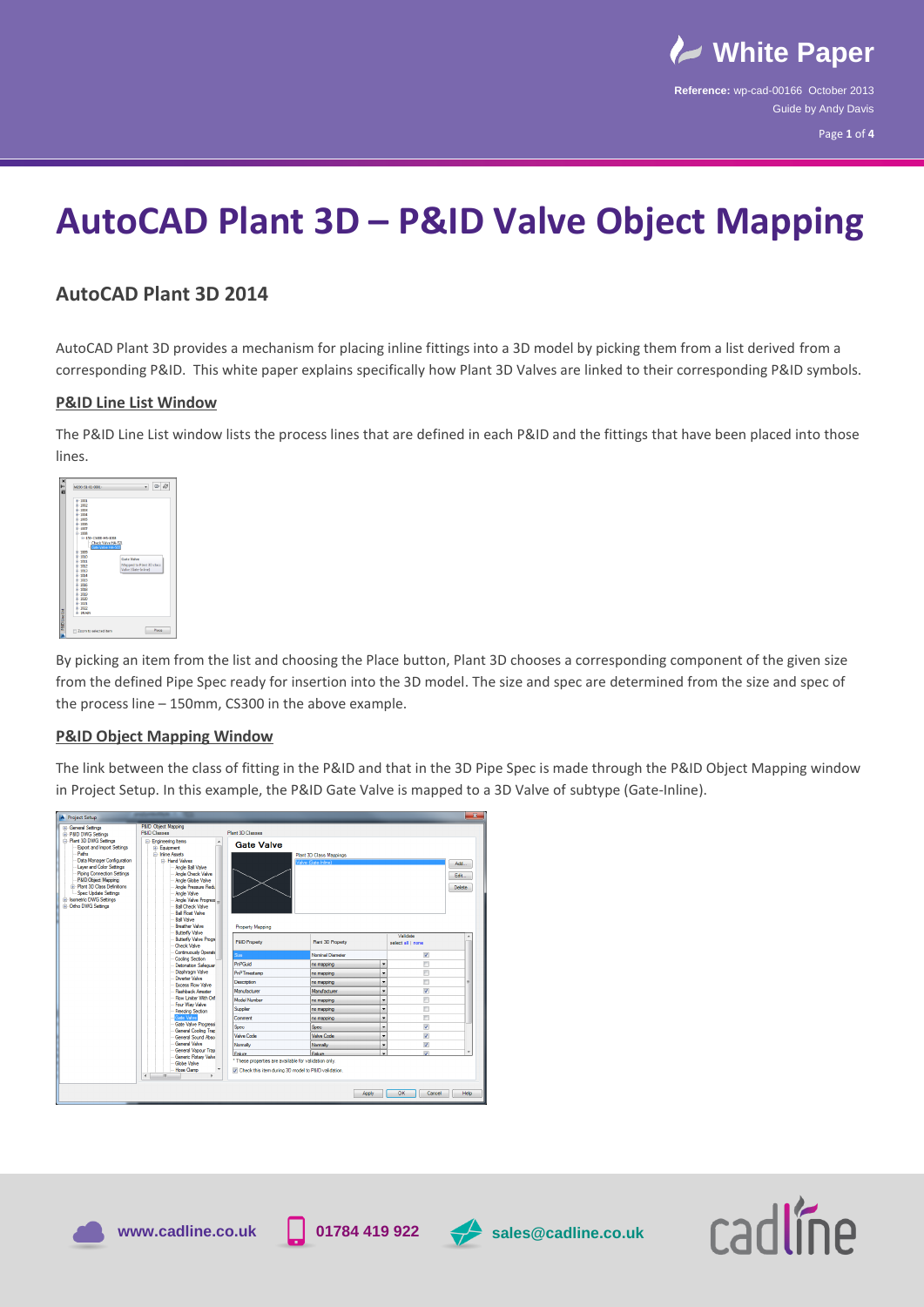

Page **2** of **4**

#### **Plant 3D Class Mapping Window**

Clicking the Edit… button on the P&ID Object Mapping window opens the Plant 3D Class Mapping window. This window allows one or more subtypes of Plant 3D Valve to be mapped to the P&ID Gate Valve.

| Plant 3D Classes                                                                                                                                                                                                                                        | Properties                                                                                                                                                                                                                                                                                                                                                                                                                                                                                                                                               |
|---------------------------------------------------------------------------------------------------------------------------------------------------------------------------------------------------------------------------------------------------------|----------------------------------------------------------------------------------------------------------------------------------------------------------------------------------------------------------------------------------------------------------------------------------------------------------------------------------------------------------------------------------------------------------------------------------------------------------------------------------------------------------------------------------------------------------|
| - P3d Line Group<br><b>E</b> -Piping and Equipment<br><b>Equipment</b><br><b>G.</b> Fasteners<br><b>E</b> -Pipe Run Component                                                                                                                           | <b>Valve</b>                                                                                                                                                                                                                                                                                                                                                                                                                                                                                                                                             |
| - ACP<br>Adapter<br><b>Bleed Ring</b><br><b>Blind Disk</b><br><b>Blind Flange</b>                                                                                                                                                                       | Map to all subtypes of this class<br>Every subtype of class Valve will be automaticaly included in the<br>mapping.<br>Map to one or more specific subtypes of this class:                                                                                                                                                                                                                                                                                                                                                                                |
| Cap<br>Coupling<br>Cross<br>Crossover<br><b>B</b> -Flhow<br>- Flhow Side Outlet<br>- Flange<br>(a) - Instrument<br>- Nipple<br>- Nozzie<br>Olet<br>Office Plate<br>Pipe<br>Plug<br>Reducer<br><b>B</b> Single Branch Fitting<br>- Sleeve<br>Spacer Disk | Diaphragm-Inline<br>Diaphragm-Angle<br>Diaphragm-3-Way<br>Diaphragm-4-Way<br>리<br>Gate-Inline<br>Gate-Angle<br>Gate-3-Way<br>Gate-4-Way<br>Globe-Inline<br>Globe-Angle<br>select all I none<br>Properties: PnPGuid, PnPTimestamp, Long Description (Family),<br>Compatible Standard, Manufacturer, Material, Material<br>Code, Long Description (Size), Short Description, Spec.<br>Item Code, Size, Design Std. Design Pressure Factor,<br>Weight, Weight Unit, Nominal Diameter, Matching Pipe<br>OD, End Type, Flange Std, Gasket Std, Facing, Flange |
| Spectacle Bind<br>Strainer<br>Support<br>Swage<br>Tee Side Outlet<br>Valve<br><b>F</b> Steel Structure                                                                                                                                                  | Thickness, Pressure Class, Schedule, Wall Thickness,<br>Engagement Length, Port Unit, Content Iso Symbol<br>Definition, X Coordinate (Port 1), Y Coordinate (Port 1),<br>COP Elevation (Port 1). Status. Center of Gravity X.<br>Center of Gravity Y. Center of Gravity Z. Required<br>Spec, Insulation Thickness, Tracing Type, Insulation<br>Type, Service, Tracing Spec, Insulation Spec, Tie In<br>Number, Spool Number, Unit, Top of Pipe, Bottom of                                                                                                |

Note that there is only one Valve class in the Plant 3D class list and that it is not possible to extend the list.

Different types of valve are identified by their subtype. The list of subtypes is compiled from the combination of two Plant 3D Valve property fields: ValveBodyType and ValveAlignment.

The values for these fields are entered through the Piping Component Properties panel of the Spec Editor.

| General Properties Sizes                            | <b>Connection Port Properties</b><br><b>Current Port:</b><br><b>Nominal Unit:</b><br><b>End Type:</b><br>Flange Std: | Catalog: H:\AutoCAD Plant 3D 2014 Content\CPak ASME\ASME Valves Catalog.pcat                                                             | <b>Editing Piping Component General Properties</b><br>All Ports have the same properties<br>Port 1 (S1)<br>Inch<br>FL. | $\Leftrightarrow$<br>$\bullet$                                                                   | <b>Weight Unit:</b><br><b>Connection Port Count:</b>                                                     | <b>Piping Component Properties</b>                               | $\overline{2}$                                                                                                        |                         |                                                                                                                          |
|-----------------------------------------------------|----------------------------------------------------------------------------------------------------------------------|------------------------------------------------------------------------------------------------------------------------------------------|------------------------------------------------------------------------------------------------------------------------|--------------------------------------------------------------------------------------------------|----------------------------------------------------------------------------------------------------------|------------------------------------------------------------------|-----------------------------------------------------------------------------------------------------------------------|-------------------------|--------------------------------------------------------------------------------------------------------------------------|
|                                                     |                                                                                                                      |                                                                                                                                          |                                                                                                                        |                                                                                                  |                                                                                                          |                                                                  |                                                                                                                       |                         |                                                                                                                          |
|                                                     |                                                                                                                      |                                                                                                                                          |                                                                                                                        |                                                                                                  |                                                                                                          |                                                                  |                                                                                                                       |                         |                                                                                                                          |
|                                                     |                                                                                                                      |                                                                                                                                          |                                                                                                                        |                                                                                                  |                                                                                                          |                                                                  |                                                                                                                       |                         |                                                                                                                          |
|                                                     |                                                                                                                      |                                                                                                                                          |                                                                                                                        |                                                                                                  |                                                                                                          |                                                                  |                                                                                                                       |                         |                                                                                                                          |
|                                                     |                                                                                                                      |                                                                                                                                          |                                                                                                                        |                                                                                                  |                                                                                                          |                                                                  |                                                                                                                       |                         |                                                                                                                          |
|                                                     |                                                                                                                      |                                                                                                                                          |                                                                                                                        |                                                                                                  | <b>Valve Alignment:</b>                                                                                  |                                                                  | Inline                                                                                                                |                         |                                                                                                                          |
|                                                     |                                                                                                                      |                                                                                                                                          |                                                                                                                        |                                                                                                  | Valve Detail:                                                                                            |                                                                  | Continuous                                                                                                            |                         |                                                                                                                          |
|                                                     |                                                                                                                      |                                                                                                                                          |                                                                                                                        |                                                                                                  |                                                                                                          |                                                                  | Gate                                                                                                                  |                         |                                                                                                                          |
|                                                     | <b>Gasket Std:</b>                                                                                                   |                                                                                                                                          |                                                                                                                        |                                                                                                  | Valve Body Type:                                                                                         |                                                                  |                                                                                                                       |                         |                                                                                                                          |
|                                                     | Facing:                                                                                                              |                                                                                                                                          | RF                                                                                                                     |                                                                                                  | <b>Flow Dependent:</b>                                                                                   |                                                                  | False                                                                                                                 |                         |                                                                                                                          |
|                                                     | <b>Pressure Class:</b>                                                                                               |                                                                                                                                          | 300                                                                                                                    |                                                                                                  | Offset:                                                                                                  |                                                                  | False                                                                                                                 |                         |                                                                                                                          |
|                                                     | Schedule:                                                                                                            |                                                                                                                                          |                                                                                                                        |                                                                                                  |                                                                                                          |                                                                  | <b>VALVE</b>                                                                                                          |                         |                                                                                                                          |
|                                                     |                                                                                                                      |                                                                                                                                          |                                                                                                                        |                                                                                                  |                                                                                                          |                                                                  | <b>VTFL</b>                                                                                                           |                         |                                                                                                                          |
|                                                     |                                                                                                                      |                                                                                                                                          |                                                                                                                        |                                                                                                  |                                                                                                          |                                                                  |                                                                                                                       |                         |                                                                                                                          |
|                                                     |                                                                                                                      |                                                                                                                                          |                                                                                                                        |                                                                                                  |                                                                                                          |                                                                  |                                                                                                                       |                         |                                                                                                                          |
|                                                     |                                                                                                                      |                                                                                                                                          |                                                                                                                        |                                                                                                  |                                                                                                          |                                                                  |                                                                                                                       |                         |                                                                                                                          |
| <b>Common Filters</b>                               |                                                                                                                      |                                                                                                                                          |                                                                                                                        |                                                                                                  |                                                                                                          |                                                                  |                                                                                                                       |                         |                                                                                                                          |
| Part Category: ~ All ~<br><b>Reset Filters</b><br>۰ |                                                                                                                      |                                                                                                                                          |                                                                                                                        |                                                                                                  |                                                                                                          | ۰                                                                |                                                                                                                       |                         | $\sqrt{a}$                                                                                                               |
|                                                     |                                                                                                                      |                                                                                                                                          |                                                                                                                        |                                                                                                  |                                                                                                          |                                                                  |                                                                                                                       |                         |                                                                                                                          |
|                                                     |                                                                                                                      |                                                                                                                                          |                                                                                                                        |                                                                                                  |                                                                                                          |                                                                  |                                                                                                                       |                         | <b>Design Pres</b><br>$\sim$ All $\sim$                                                                                  |
| $1/2 - 36$                                          |                                                                                                                      | Gate Valve                                                                                                                               |                                                                                                                        | FL.                                                                                              | <b>RF</b>                                                                                                |                                                                  |                                                                                                                       |                         |                                                                                                                          |
|                                                     |                                                                                                                      |                                                                                                                                          |                                                                                                                        |                                                                                                  |                                                                                                          |                                                                  |                                                                                                                       | Solid Wedge             |                                                                                                                          |
| Filter                                              | Q. View large preview with dimensions<br><b>Size Range</b><br>$-$ All $-$<br>۰.                                      | <b>Long Description (Family)</b><br>GATE VALVE, SOLID WEDGE, 300 LB, RF, ASME B16.10<br>Gate Valve, Solid Wedge, 300 LB, RF, ASME B16.10 | Create New Component<br>Component Type: ~ All ~<br><b>Short Description</b><br>$\bullet$ $\sim$ All $\sim$             | <b>B</b> Duplicate Component<br>Main End Type: - All ~<br>Material<br>$\bullet$ -All - $\bullet$ | <b>22 Delete Component</b><br><b>Material Code</b><br><b>End Type</b><br>$\sim$ All $\sim$<br>$\sim$ All | Pressure Class: ~ All ~<br>Facing<br>$\sim$ All $\sim$<br>۰<br>٠ | Iso Symbol Type:<br>Iso Symbol SKEY:<br>Units: $\sim$ All $\sim$<br><b>Pressure Class</b><br>$\sim$ All $\sim$<br>300 | Schedule<br>$-$ All $-$ | Edit Operator Assignments Save to Catalog<br>Catalog: ASME Valves Catalog<br><b>Design Std</b><br>$\sim$ All $\sim$<br>۰ |





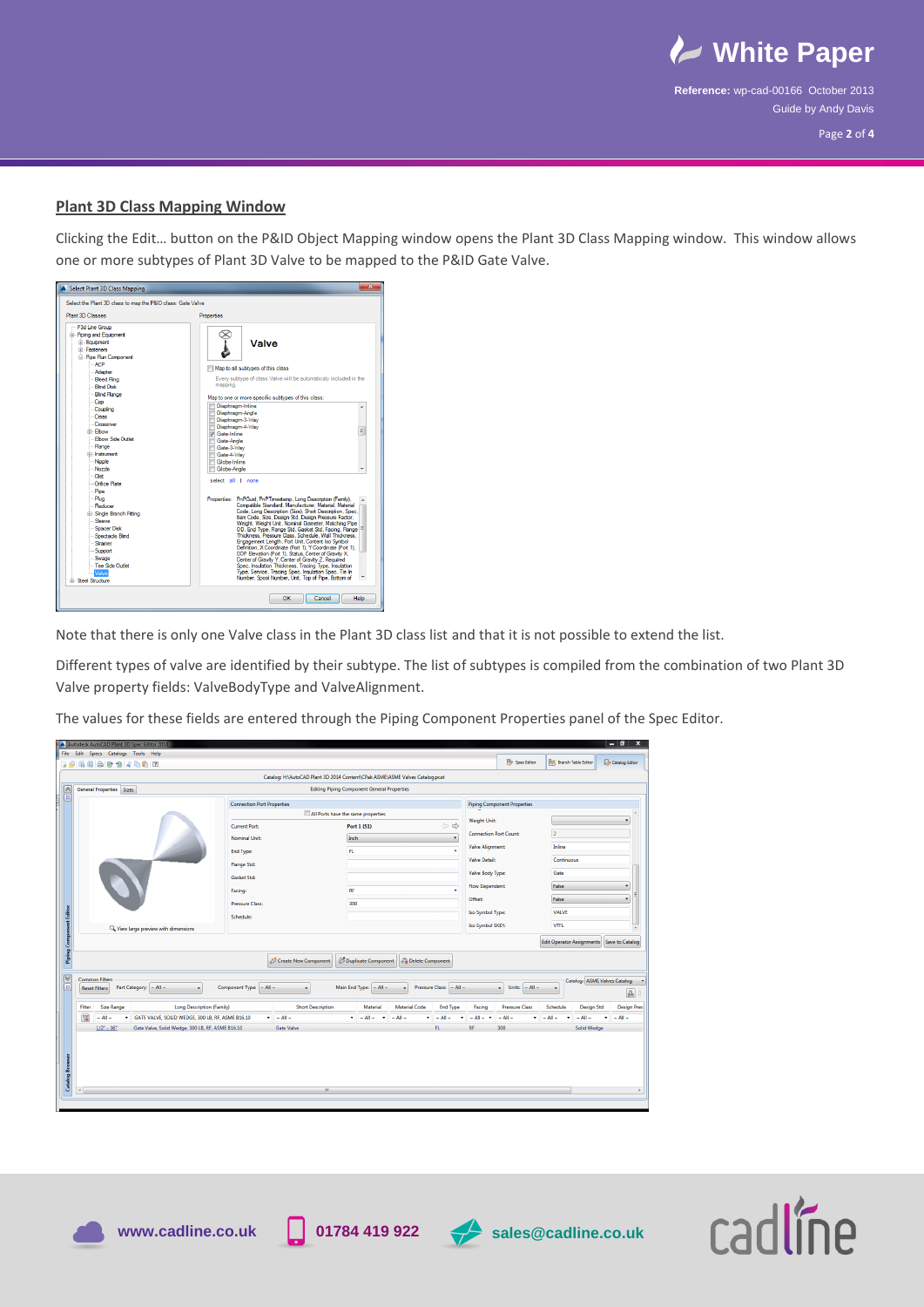

radline

Page **3** of **4**

 The editor presents the fields as free text entry fields allowing new values to be entered. However, values that are entered here that are not currently displayed in the subtypes list of the Plant 3D Class Mapping window are not automatically added to the list. Additionally, the user interface does not provide a mechanism for adding to the list in the Plant 3D Class Mapping window or any other way to view the list of the predefined values.

#### **P3dEnumeration.xml**

The lists of predefined Valve Body Type and Valve Alignment values are stored in a configuration file named P3dEnumeration.xml located in the application folder C:\Program Files\Autodesk\AutoCAD 2014\PLNT3D\en-US. The default contents are shown below.

```
<?xml version="1.0" encoding="utf-8"?>
<P3dPropEnumColl xmlns:xsi="http://www.w3.org/2001/XMLSchema-instance" xmlns:xsd="http://www.w3.org/2001/XMLSchema">
       <p3dPropEnumList>
              <!-- Valve Body and and combined Valve Actuator+Body Properties -->
              <P3dPropEnum name="ValveBodyType">
                     <EnumValueList>
                             <P3dEnumValue GlobalName="Ball" LocalName="Ball"/>
                             <P3dEnumValue GlobalName="Butterfly" LocalName="Butterfly"/>
<P3dEnumValue GlobalName="Check" LocalName="Check"/>
<P3dEnumValue GlobalName="Corner" LocalName="Corner"/>
                             <P3dEnumValue GlobalName="Diaphragm" LocalName="Diaphragm"/>
                             <P3dEnumValue GlobalName="Gate" LocalName="Gate"/>
                             <P3dEnumValue GlobalName="Globe" LocalName="Globe"/>
<P3dEnumValue GlobalName="Needle" LocalName="Needle"/>
                             <P3dEnumValue GlobalName="Plug" LocalName="Plug"/>
                             <P3dEnumValue GlobalName="InclinedSeat" LocalName="Inclined Seat"/>
<P3dEnumValue GlobalName="Tank" LocalName="Tank"/>
<P3dEnumValue GlobalName="Float" LocalName="Float"/>
<P3dEnumValue GlobalName="Cock" LocalName="Cock"/>
                             <P3dEnumValue GlobalName="MultiPort" LocalName="Multi Port"/>
                     </EnumValueList>
              </P3dPropEnum>
               <P3dPropEnum name="ValveAlignmentType">
                     <EnumValueList>
                             <P3dEnumValue GlobalName="Inline" LocalName="Inline"/>
<P3dEnumValue GlobalName="Angle" LocalName="Angle"/>
<P3dEnumValue GlobalName="3-Way" LocalName="3-Way"/>
<P3dEnumValue GlobalName="4-Way" LocalName="4-Way"/>
                     </EnumValueList>
              </P3dPropEnum>
              <P3dPropEnum name="ValveDetailType">
                     <EnumValueList>
                             <P3dEnumValue GlobalName="Check" LocalName="Check"/>
<P3dEnumValue GlobalName="Continuous" LocalName="Continuous"/>
<P3dEnumValue GlobalName="MixedProof" LocalName="Mixed Proof"/>
                             <P3dEnumValue GlobalName="Throttle" LocalName="Throttle"/>
                             <P3dEnumValue GlobalName="PressureRelief" LocalName="Pressure Relief"/>
                             <P3dEnumValue GlobalName="PressureReducing" LocalName="Pressure Reducing"/><br><P3dEnumValue GlobalName="Safety" LocalName="Safety"/><br><P3dEnumValue GlobalName="Block" LocalName="Slock"/><br><P3dEnumValue GlobalName="Shuttle" Loc
                             <P3dEnumValue GlobalName="Breather" LocalName="Breather"/>
                      </EnumValueList>
              </P3dPropEnum>
              <!-- Actuator and combined Valve Actuator+Body Properties -->
              <P3dPropEnum name="ActuatorType">
                      <EnumValueList>
                             <P3dEnumValue GlobalName="Diaphragm" LocalName="Diaphragm"/>
<P3dEnumValue GlobalName="ElectricMotor" LocalName="Electric Motor"/>
<P3dEnumValue GlobalName="Gear" LocalName="Gear"/>
                             <P3dEnumValue GlobalName="HandWheel" LocalName="Hand Wheel"/>
<P3dEnumValue GlobalName="HandLever" LocalName="Hand Lever"/>
                             <P3dEnumValue GlobalName="Spring" LocalName="Spring"/><br><P3dEnumValue GlobalName="Hydraulic" LocalName="Hydraulic"/><br>P3dEnumValue GlobalName="Pneumatic" LocalName="Pneumatic"/><br><P3dEnumValue GlobalName="Solenoid" LocalName=
                     </EnumValueList>
              </P3dPropEnum>
               <P3dPropEnum name="OperatorType">
                     <EnumValueList>
                             <P3dEnumValue GlobalName="Manual" LocalName="Manual"/>
<P3dEnumValue GlobalName="Automatic" LocalName="Automatic"/>
                      </EnumValueList>
              </P3dPropEnum>
       </p3dPropEnumList>
</P3dPropEnumColl>
```